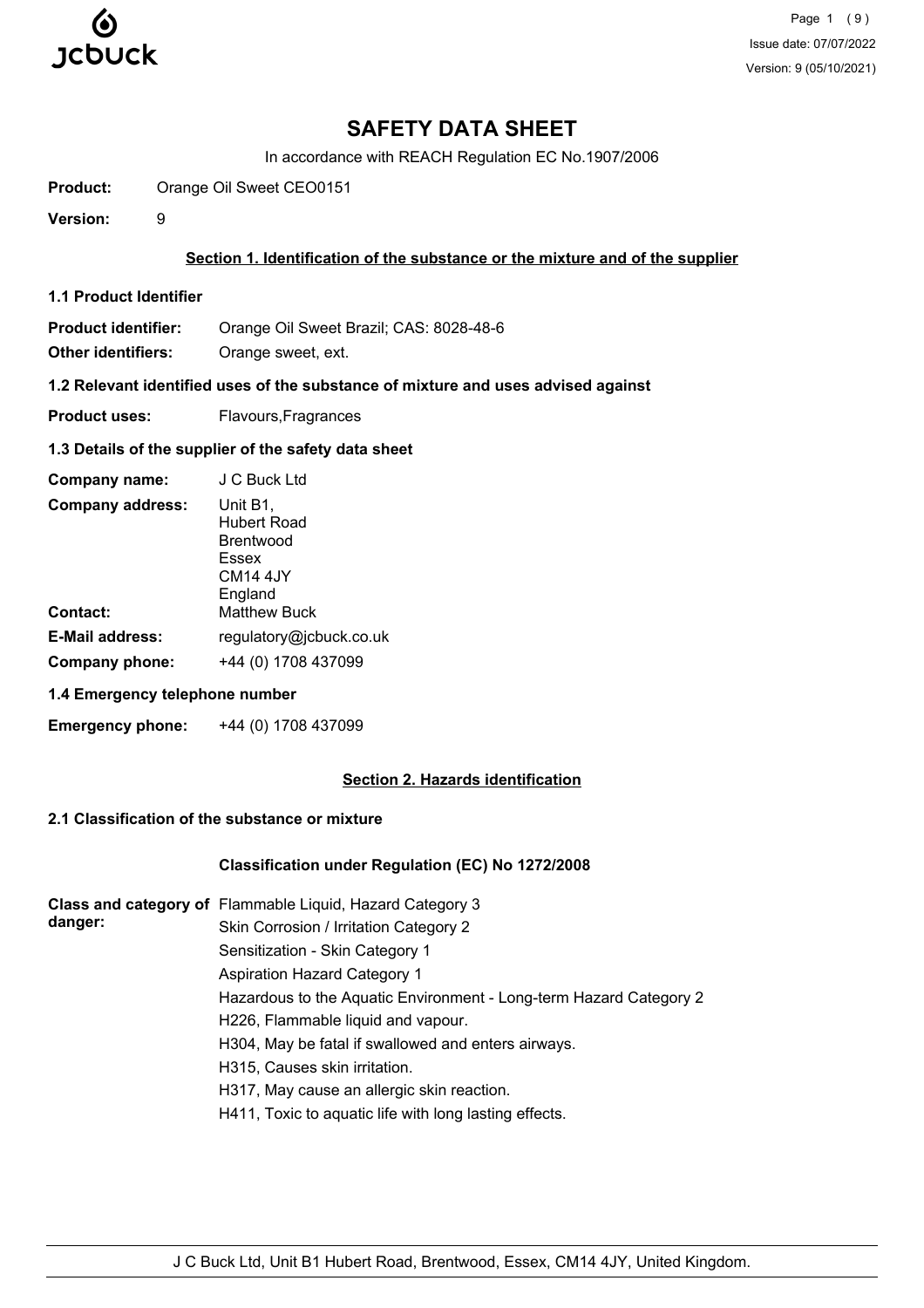

Page 2 (9) Issue date: 07/07/2022 Version: 9 (05/10/2021)

# **SAFETY DATA SHEET**

In accordance with REACH Regulation EC No.1907/2006

**Product:** Orange Oil Sweet CEO0151

- **Version:** 9
- **2.2 Label elements**

|                                     | Classification under Regulation (EC) No 1272/2008                                                                                                            |
|-------------------------------------|--------------------------------------------------------------------------------------------------------------------------------------------------------------|
| Signal word:                        | Danger                                                                                                                                                       |
| <b>Hazard statements:</b>           | H226, Flammable liquid and vapour.                                                                                                                           |
|                                     | H304, May be fatal if swallowed and enters airways.                                                                                                          |
|                                     | H315, Causes skin irritation.                                                                                                                                |
|                                     | H317, May cause an allergic skin reaction.                                                                                                                   |
|                                     | H411, Toxic to aquatic life with long lasting effects.                                                                                                       |
| <b>M</b> factor:                    | None                                                                                                                                                         |
| <b>Supplemental</b><br>Information: | None                                                                                                                                                         |
| <b>Precautionary</b>                | P210, Keep away from heat, sparks, open flames and hot surfaces. - No smoking.                                                                               |
| statements:                         | P233, Keep container tightly closed.                                                                                                                         |
|                                     | P240, Ground/bond container and receiving equipment.                                                                                                         |
|                                     | P241, Use explosion-proof electrical, ventilating and lighting equipment.                                                                                    |
|                                     | P242, Use only non-sparking tools.                                                                                                                           |
|                                     | P243, Take precautionary measures against static discharge.                                                                                                  |
|                                     | P261, Avoid breathing vapour or dust.                                                                                                                        |
|                                     | P264, Wash hands and other contacted skin thoroughly after handling.                                                                                         |
|                                     | P272, Contaminated work clothing should not be allowed out of the workplace.                                                                                 |
|                                     | P273, Avoid release to the environment.                                                                                                                      |
|                                     | P280, Wear protective gloves/eye protection/face protection.                                                                                                 |
|                                     | P301/310, IF SWALLOWED: Immediately call a POISON CENTER or doctor/physician.                                                                                |
|                                     | P303/361/353, IF ON SKIN (or hair): Remove/take off immediately all contaminated clothing.<br>Rinse skin with water/shower.<br>P331, Do not induce vomiting. |
|                                     | P333/313, If skin irritation or rash occurs: Get medical advice/attention.                                                                                   |
|                                     | P362, Take off contaminated clothing and wash before reuse.                                                                                                  |
|                                     | P370/378, In case of fire: Use carbon dioxide, dry chemical, foam for extinction.                                                                            |
|                                     | P391, Collect spillage.                                                                                                                                      |
|                                     | P403/235, Store in a well-ventilated place. Keep cool.                                                                                                       |
|                                     | P405, Store locked up.                                                                                                                                       |
|                                     | P501, Dispose of contents/container to approved disposal site, in accordance with local<br>regulations.                                                      |
|                                     |                                                                                                                                                              |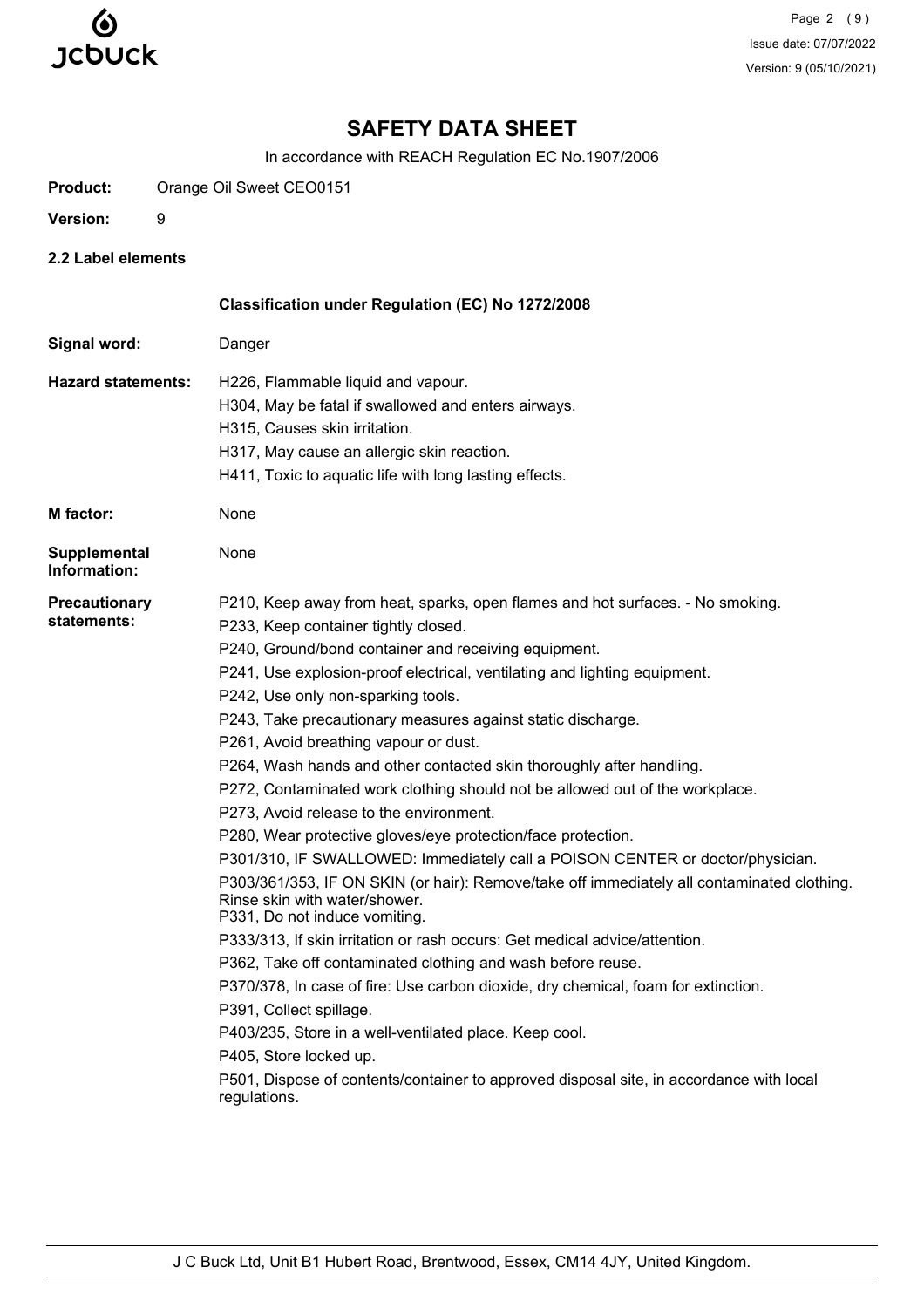

In accordance with REACH Regulation EC No.1907/2006



# **Section 3. Composition / information on ingredients**

### **3.1 Substances**

**Product identifier:** Orange Oil Sweet Brazil; CAS: 8028-48-6

#### **Contains:**

| <b>Name</b>     | <b>CAS</b> | <b>EC</b> | <b>REACH Registration</b><br>No. | <b>Max</b> | <b>Classification for</b><br>(CLP) 1272/2008                                                                                                              |
|-----------------|------------|-----------|----------------------------------|------------|-----------------------------------------------------------------------------------------------------------------------------------------------------------|
| ld-I imonene    | 5989-27-5  | 227-813-5 |                                  | 98.00%     | Flam. Lig. 3-Skin Irrit.<br>2-Skin Sens. 1B-Asp.<br>Tox 1-Aquatic Acute 1-<br>Aquatic Chronic 1;<br>H226-H304-H315-<br>H317-H410.-                        |
| Myrcene         | 123-35-3   | 204-622-5 |                                  | 3.00%      | Flam. Liq. 3-Skin Irrit.<br>2-Eye Irrit. 2-Asp. Tox<br>1-Aquatic Acute 1-<br>Aquatic Chronic 2;<br>H226-H304-H315-<br>H319-H400-H411,-                    |
| Linalool        | 78-70-6    | 201-134-4 |                                  | 2.00%      | Skin Irrit. 2-Eye Irrit. 2-<br>Skin Sens. 1B;H315-<br>H317-H319.-                                                                                         |
| alpha-Pinene    | 80-56-8    | 201-291-9 |                                  | 2.00%      | Flam. Lig. 3-Acute Tox.<br>4-Skin Irrit, 2-Skin<br>Sens. 1B-Asp. Tox 1-<br>Aquatic Acute 1-<br>Aquatic Chronic 1;<br>H226-H302-H304-<br>H315-H317-H410 .- |
| lDecanal        | 112-31-2   | 203-957-4 |                                  | 1.50%      | Eye Irrit. 2-Aquatic<br>Chronic 3;H319-H412,-                                                                                                             |
| alpha-Terpineol | 98-55-5    | 202-680-6 |                                  | 1.00%      | Skin Irrit. 2-Eye Irrit. 2;<br>H315-H319.-                                                                                                                |
| Octanal         | 124-13-0   | 204-683-8 |                                  | 1.00%      | Flam. Liq. 3-Skin Irrit.<br>2-Eye Irrit. 2-Aquatic<br>Chronic 2; H226-H315-<br>H319-H411.-                                                                |
| <b>Citral</b>   | 5392-40-5  | 226-394-6 |                                  | 1.00%      | Skin Irrit. 2-Eye Irrit. 2-<br>Skin Sens. 1;H315-<br>H317-H319,-                                                                                          |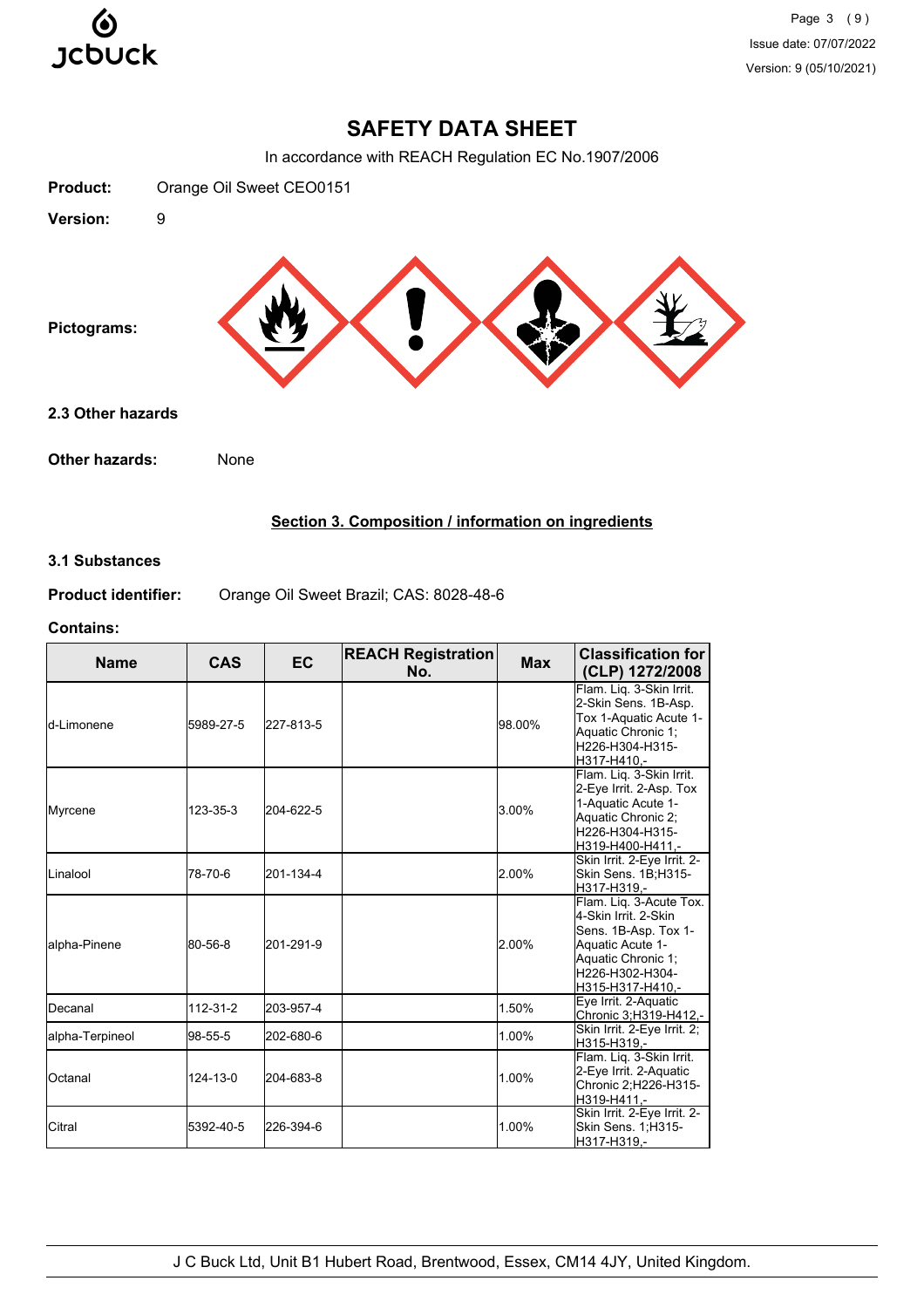

Page 4 (9) Issue date: 07/07/2022 Version: 9 (05/10/2021)

# **SAFETY DATA SHEET**

In accordance with REACH Regulation EC No.1907/2006

**Product:** Orange Oil Sweet CEO0151

**Version:** 9

#### **Section 4. First-aid measures**

#### **4.1 Description of first aid measures**

**Inhalation:** Remove from exposure site to fresh air, keep at rest, and obtain medical attention. **Eye exposure:** Flush immediately with water for at least 15 minutes. Contact physician if symptoms persist. **Skin exposure:** IF ON SKIN (or hair): Remove/take off immediately all contaminated clothing. Rinse skin with water/shower. **Ingestion:** IF SWALLOWED: Immediately call a POISON CENTER or doctor/physician.

### **4.2 Most important symptoms and effects, both acute and delayed**

May be fatal if swallowed and enters airways. Causes skin irritation. May cause an allergic skin reaction.

#### **4.3 Indication of any immediate medical attention and special treatment needed**

None expected, see Section 4.1 for further information.

#### **Section 5: Firefighting measures**

#### **5.1 Extinguishing media**

Suitable media: Carbon dioxide, Dry chemical, Foam.

#### **5.2 Special hazards arising from the substance or mixture**

In case of fire, may be liberated: Carbon monoxide, Unidentified organic compounds.

#### **5.3 Advice for fire fighters:**

In case of insufficient ventilation, wear suitable respiratory equipment.

#### **Section 6. Accidental release measures**

# **6.1 Personal precautions, protective equipment and emergency procedures:**

Avoid inhalation. Avoid contact with skin and eyes. See protective measures under Section 7 and 8.

# **6.2 Environmental precautions:**

Keep away from drains, surface and ground water, and soil.

# **6.3 Methods and material for containment and cleaning up:**

Remove ignition sources. Provide adequate ventilation. Avoid excessive inhalation of vapours. Contain spillage immediately by use of sand or inert powder. Dispose of according to local regulations.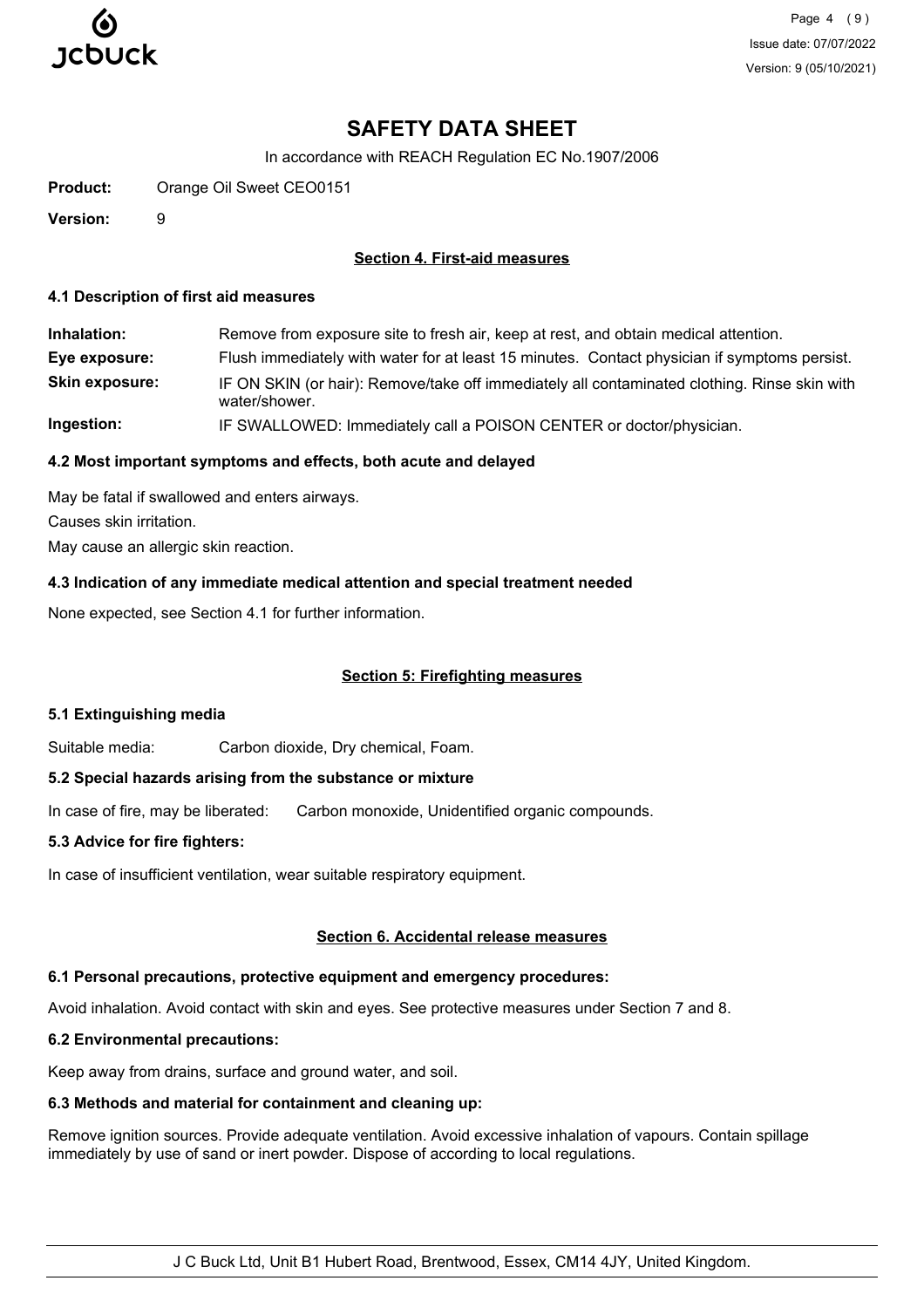

Page 5 (9) Issue date: 07/07/2022 Version: 9 (05/10/2021)

# **SAFETY DATA SHEET**

In accordance with REACH Regulation EC No.1907/2006

**Product:** Orange Oil Sweet CEO0151

**Version:** 9

### **6.4 Reference to other sections:**

Also refer to sections 8 and 13.

# **Section 7. Handling and storage**

#### **7.1 Precautions for safe handling:**

Keep away from heat, sparks, open flames and hot surfaces. - No smoking.

#### **7.2 Conditions for safe storage, including any incompatibilities:**

Ground/bond container and receiving equipment. Use only non-sparking tools. Take precautionary measures against static discharge.

#### **7.3 Specific end use(s):**

Flavours,Fragrances: Use in accordance with good manufacturing and industrial hygiene practices.

### **Section 8. Exposure controls/personal protection**

#### **8.1 Control parameters**

Workplace exposure limits: Not Applicable

#### **8.2 Exposure Controls**

#### **Eye / Skin Protection**

Wear protective gloves/eye protection/face protection

#### **Respiratory Protection**

Under normal conditions of use and where adequate ventilation is available to prevent build up of excessive vapour, this material should not require special engineering controls. However, in conditions of high or prolonged use, or high temperature or other conditions which increase exposure, the following engineering controls can be used to minimise exposure to personnel: a) Increase ventilation of the area with local exhaust ventilation. b) Personnel can use an approved, appropriately fitted respirator with organic vapour cartridge or canisters and particulate filters. c) Use closed systems for transferring and processing this material.

Also refer to Sections 2 and 7.

#### **Section 9. Physical and chemical properties**

#### **9.1 Information on basic physical and chemical properties**

| Appearance:                     | Orange liquid  |
|---------------------------------|----------------|
| Odour:                          | Sweet citrus   |
| <b>Odour threshold:</b>         | Not determined |
| pH:                             | Not determined |
| Melting point / freezing point: | Not determined |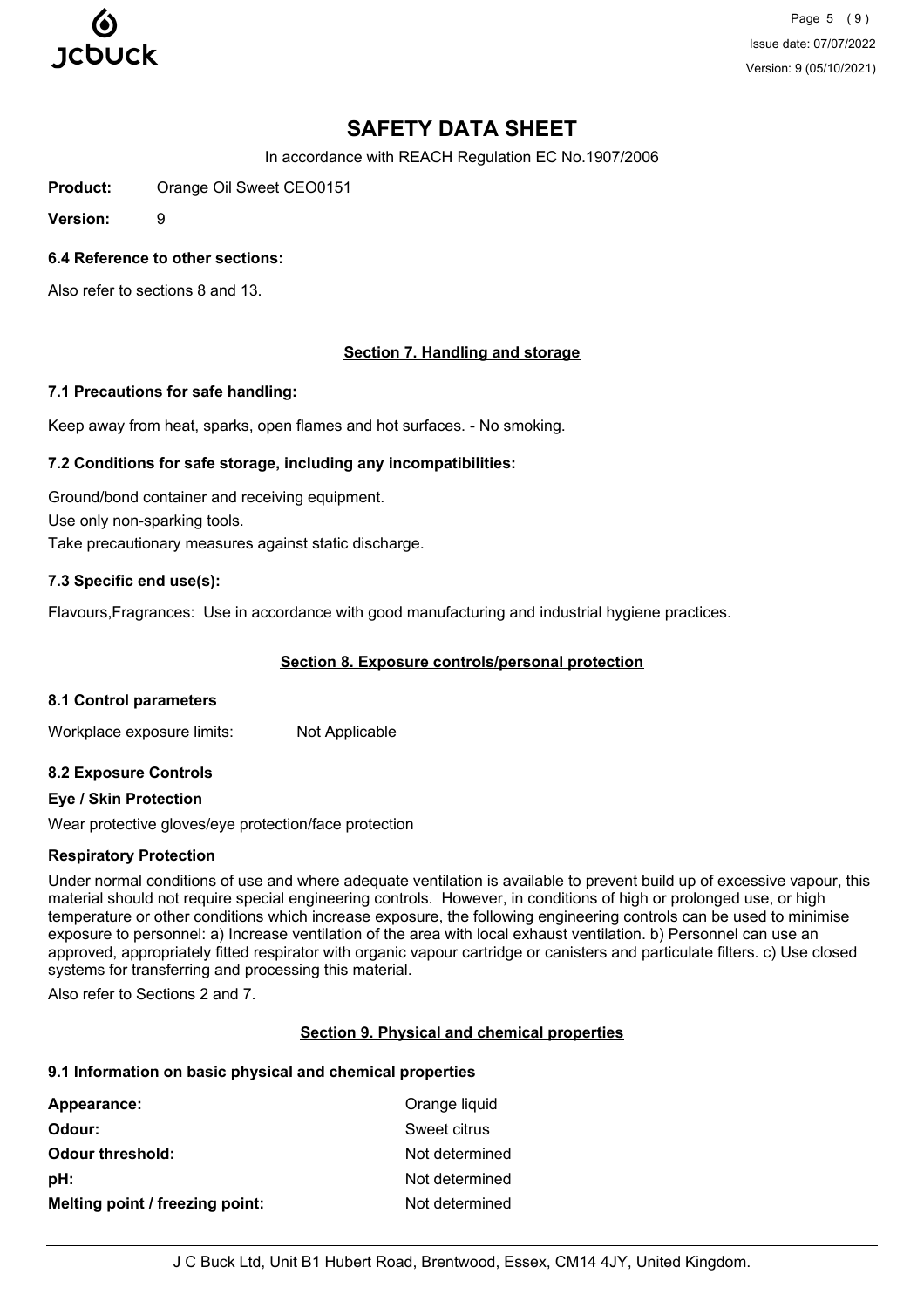

Page 6 (9) Issue date: 07/07/2022 Version: 9 (05/10/2021)

# **SAFETY DATA SHEET**

In accordance with REACH Regulation EC No.1907/2006

**Product:** Orange Oil Sweet CEO0151

**Version:** 9

**Initial boiling point / range:** Not determined **Flash point:** 45 °C **Evaporation rate:** Not determined **Flammability (solid, gas):** Not determined **Upper/lower flammability or explosive limits:** Product does not present an explosion hazard **Vapour pressure:** Not determined **Vapour density:** Not determined **Relative density:** 0.8420 - 0.8480 **Solubility(ies):** Insoluble in water. **Partition coefficient: n-octanol/water:** Not determined Auto-ignition temperature: Not determined **Decomposition temperature:** Not determined **Viscosity:** Not determined **Explosive properties:** Not expected **Oxidising properties:** Not expected

**9.2 Other information:** None available

# **Section 10. Stability and reactivity**

#### **10.1 Reactivity:**

Presents no significant reactivity hazard, by itself or in contact with water.

#### **10.2 Chemical stability:**

Good stability under normal storage conditions.

#### **10.3 Possibility of hazardous reactions:**

Not expected under normal conditions of use.

#### **10.4 Conditions to avoid:**

Avoid extreme heat.

# **10.5 Incompatible materials:**

Avoid contact with strong acids, alkalis or oxidising agents.

# **10.6 Hazardous decomposition products:**

Not expected.

# **Section 11. Toxicological information**

#### **11.1 Information on toxicological effects**

| <b>Acute Toxicity:</b>       | Based on available data the classification criteria are not met. |
|------------------------------|------------------------------------------------------------------|
| <b>Acute Toxicity Oral</b>   | >5000                                                            |
| <b>Acute Toxicity Dermal</b> | >5000                                                            |
| Acute Toxicity Inhalation    | Not Available                                                    |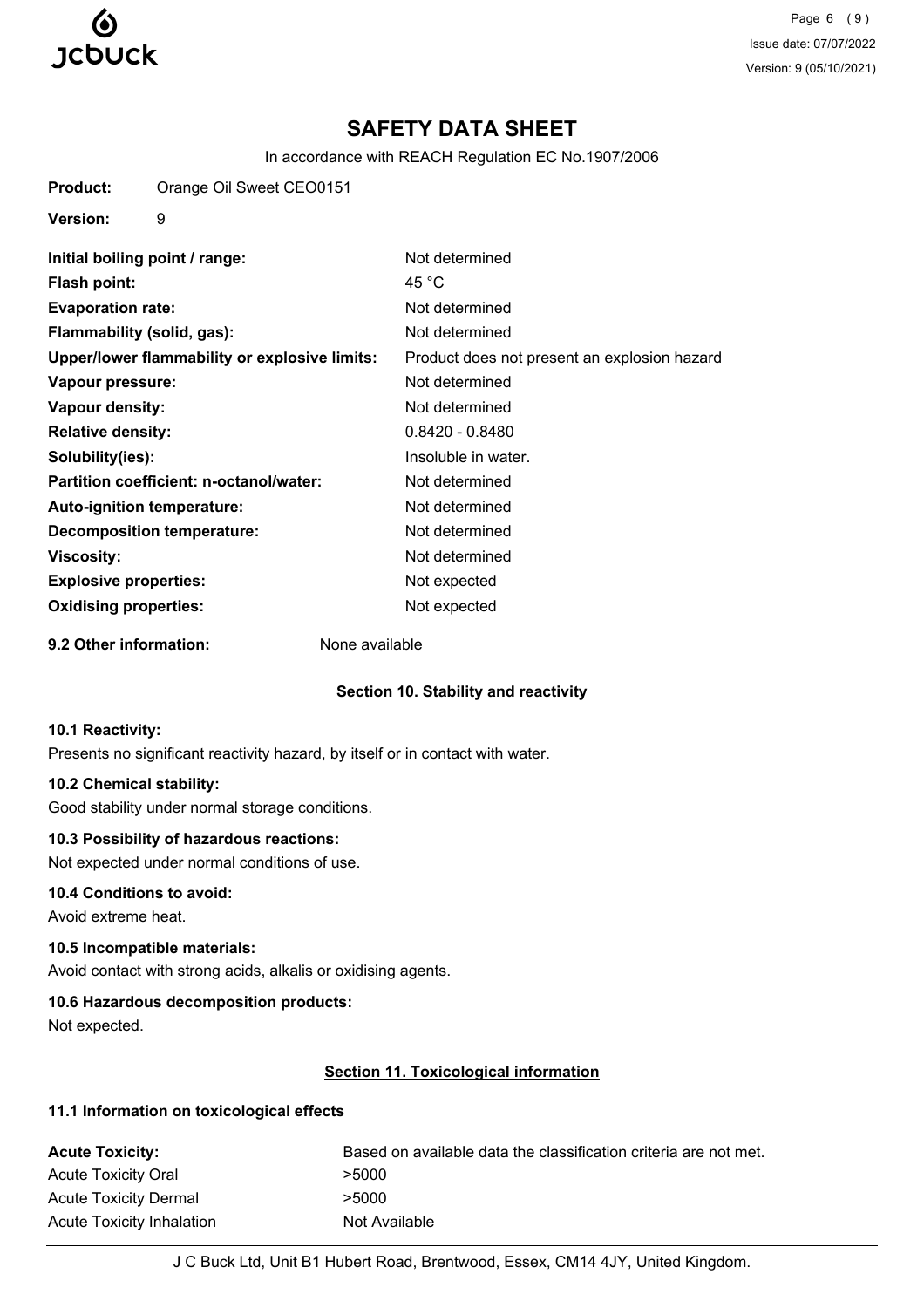

In accordance with REACH Regulation EC No.1907/2006

| Product: | Orange Oil Sweet CEO0151 |
|----------|--------------------------|
|          |                          |

**Version:** 9

| <b>Skin corrosion/irritation:</b>         | Skin Corrosion / Irritation Category 2                           |
|-------------------------------------------|------------------------------------------------------------------|
| Serious eye damage/irritation:            | Based on available data the classification criteria are not met. |
| <b>Respiratory or skin sensitisation:</b> | Sensitization - Skin Category 1                                  |
| <b>Germ cell mutagenicity:</b>            | Based on available data the classification criteria are not met. |
| Carcinogenicity:                          | Based on available data the classification criteria are not met. |
| <b>Reproductive toxicity:</b>             | Based on available data the classification criteria are not met. |
| <b>STOT-single exposure:</b>              | Based on available data the classification criteria are not met. |
| <b>STOT-repeated exposure:</b>            | Based on available data the classification criteria are not met. |
| <b>Aspiration hazard:</b>                 | <b>Aspiration Hazard Category 1</b>                              |

# **Information about hazardous ingredients in the mixture**

| <b>Component</b> | CAS     | EC        | <b>LD50/ATE Oral</b> | LD50/ATE<br>Dermal | <b>LC50/ATE</b><br>Inhalation | <b>LC50</b><br>Route |
|------------------|---------|-----------|----------------------|--------------------|-------------------------------|----------------------|
| lalpha-Pinene    | 80-56-8 | 201-291-9 | 500                  | Not available      | Not available                 | lNot<br>lavailable   |

Refer to Sections 2 and 3 for additional information.

# **Section 12. Ecological information**

| 12.1 Toxicity:                                                           |               |
|--------------------------------------------------------------------------|---------------|
| Toxic to aquatic life with long lasting effects.                         |               |
| 12.2 Persistence and degradability:                                      | Not available |
| 12.3 Bioaccumulative potential:                                          | Not available |
| 12.4 Mobility in soil:                                                   | Not available |
| 12.5 Results of PBT and vPvB assessment:                                 |               |
| This substance does not meet the PBT/vPvB criteria of REACH, annex XIII. |               |
| 12.6 Other adverse effects:                                              | Not available |
|                                                                          |               |

# **Section 13. Disposal considerations**

# **13.1 Waste treatment methods:**

Dispose of in accordance with local regulations. Avoid disposing into drainage systems and into the environment. Empty containers should be taken to an approved waste handling site for recycling or disposal.

|                                       | <b>14.1 UN</b><br>number: | 14.2 UN Proper Shipping Name:                                | 14.3<br><b>Transport</b><br>hazard<br>class(es): | <b>Sub Risk:</b> | 14.4 Packing<br>Group: |
|---------------------------------------|---------------------------|--------------------------------------------------------------|--------------------------------------------------|------------------|------------------------|
| <b>UN Model</b><br><b>Regulations</b> | <b>UN1169</b>             | EXTRACTS, AROMATIC, LIQUID                                   | O                                                |                  | Ш                      |
| <b>IMDG</b>                           | UN1169                    | EXTRACTS, AROMATIC, LIQUID (d-<br>Limonene) MARINE POLLUTANT | 3                                                |                  | Ш                      |

# **Section 14. Transport information**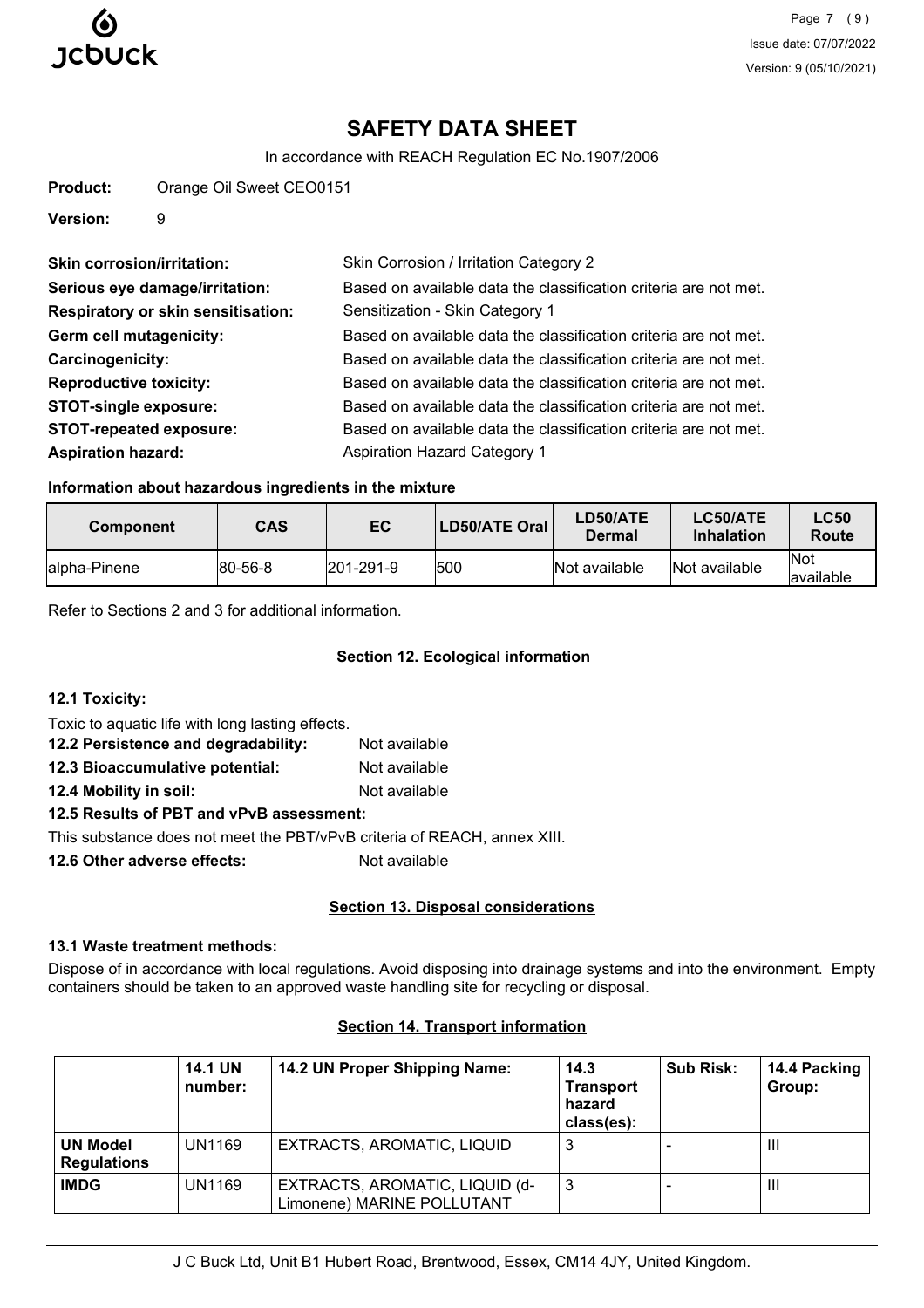

In accordance with REACH Regulation EC No.1907/2006

**Product:** Orange Oil Sweet CEO0151

**Version:** 9

| ADR, RID, ADN  | <b>UN1169</b> | EXTRACTS, AROMATIC, LIQUID |  | Ш |
|----------------|---------------|----------------------------|--|---|
| <b>ICAO TI</b> | UN1169        | EXTRACTS, AROMATIC, LIQUID |  | Ш |

**14.5 Environmental hazards:** This is classified as an environmentally hazardous substance under the UN Model Regulations. This is classified as a Marine Pollutant under the IMDG Code.

**14.6 Special precautions for user:** None additional

# **14.7 Transport in bulk according to Annex II of MARPOL73/78 and the IBC Code:**

Not applicable

#### **Section 15. Regulatory information**

**15.1 Safety, health and environmental regulations/legislation specific for the substance or mixture** None additional

# **15.2 Chemical Safety Assessment**

A Chemical Safety Assessment has not been carried out for this product.

### **Section 16. Other information**

| <b>Concentration % Limits:</b>  | EH C2=2.49% EH C3=0.24896679% EH C4=23.70% SCI 2=9.26% SS<br>1=1.02% AH 1=9.71% |
|---------------------------------|---------------------------------------------------------------------------------|
| <b>Total Fractional Values:</b> | EH C2=40.16 EH C3=401.66 EH C4=4.22 SCI 2=10.80 SS 1=98.00 AH<br>$1 = 10.30$    |

# **Key to revisions:**

Product identifier

# **Key to abbreviations:**

| <b>Abbreviation</b> | <b>Meaning</b>                                                     |
|---------------------|--------------------------------------------------------------------|
| Acute Tox, 4        | Acute Toxicity - Oral Category 4                                   |
| Aquatic Acute 1     | Hazardous to the Aquatic Environment - Acute Hazard Category 1     |
| Aquatic Chronic 1   | Hazardous to the Aquatic Environment - Long-term Hazard Category 1 |
| Aquatic Chronic 2   | Hazardous to the Aquatic Environment - Long-term Hazard Category 2 |
| Aquatic Chronic 3   | Hazardous to the Aquatic Environment - Long-term Hazard Category 3 |
| Asp. Tox 1          | <b>Aspiration Hazard Category 1</b>                                |
| Eye Irrit. 2        | Eye Damage / Irritation Category 2                                 |
| Flam. Liq. 3        | Flammable Liquid, Hazard Category 3                                |
| H226                | Flammable liquid and vapour.                                       |
| H302                | Harmful if swallowed.                                              |
| H304                | May be fatal if swallowed and enters airways.                      |
| H315                | Causes skin irritation.                                            |
| H317                | May cause an allergic skin reaction.                               |
| H319                | Causes serious eye irritation.                                     |
| H400                | Very toxic to aquatic life.                                        |